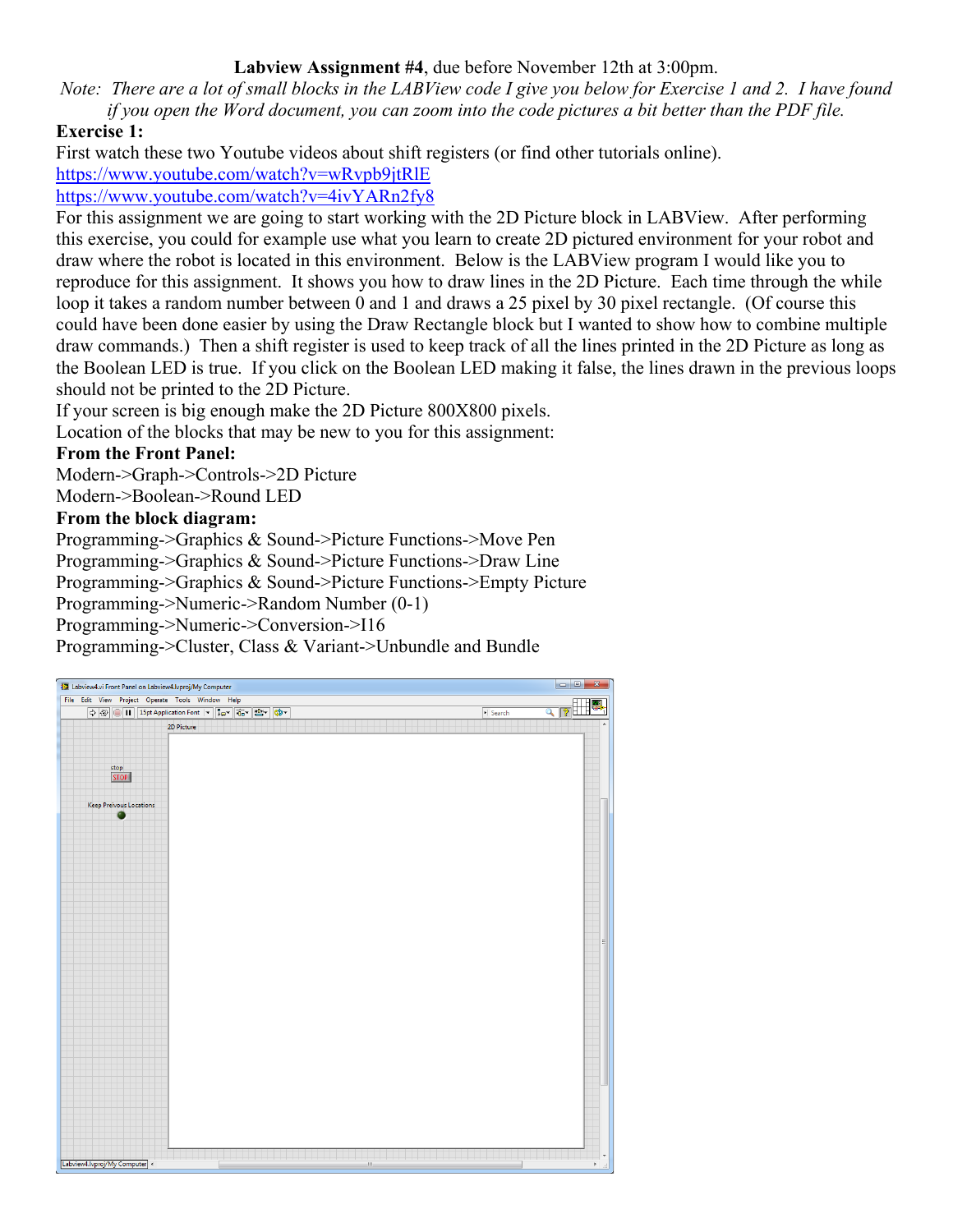



False Case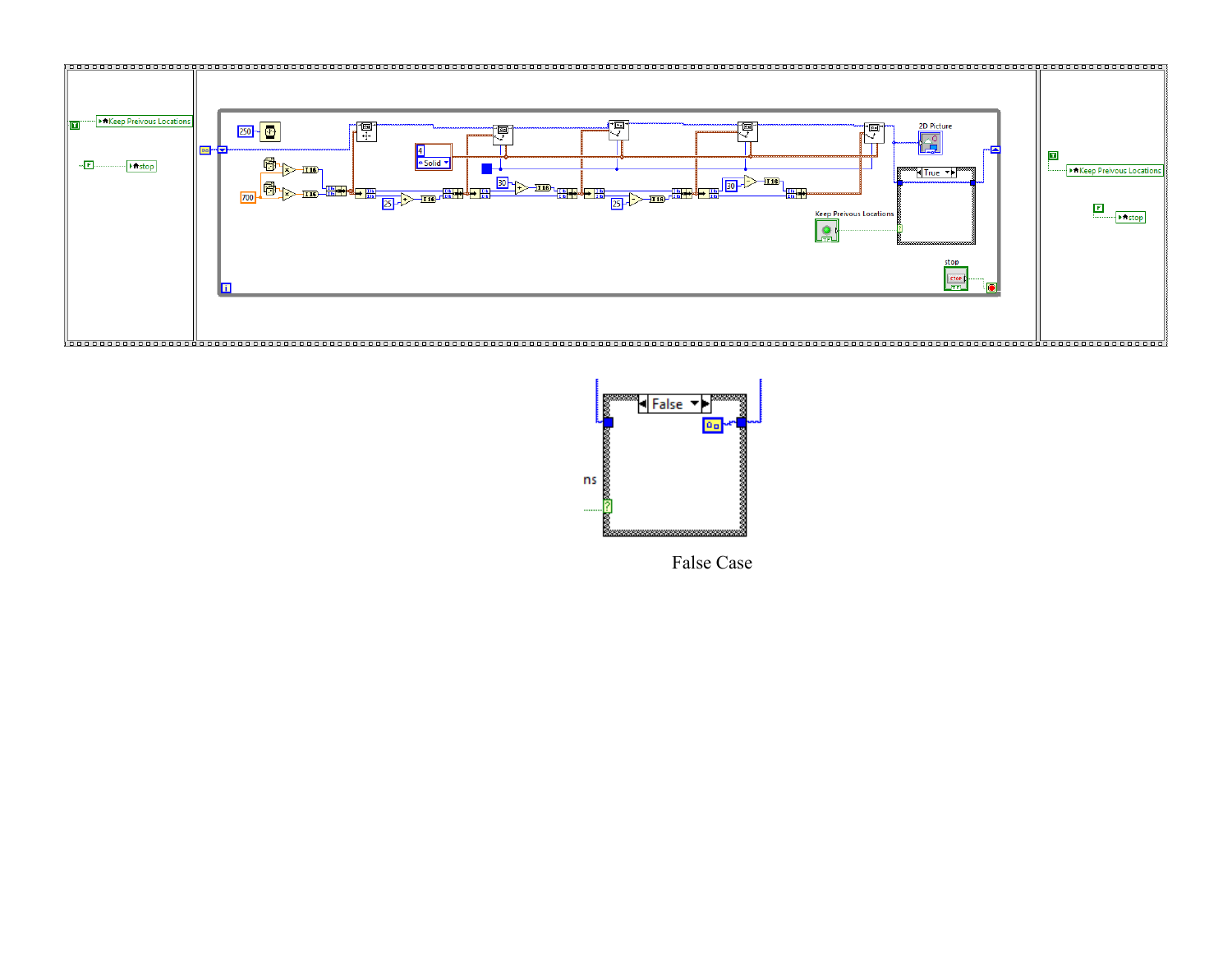# **Exercise 2:**

For this exercise, I would like to give you an introduction to communicating to and from LABView using the TCP Ethernet protocol. The goal of the VI is to take two double precision numbers and combine them into a single string. This string is then sent to an Echo Server with the "TCP Write" command. (Matlab has a nice simple Echo Server that we are going to use.) Then the Echo Server echoes back the same string. We receive this string with the "TCP Read" command and imagine that it is different information then we just sent. We use the "Scan From String" command to pull the two real numbers out of the string and display them.

Copy this VI and demonstrate it working. *The first time you try to write data across a TCP socket from an application the Windows Firewall will pop up with dialogs asking for permissions. Make sure to "check" all boxes in those pop-up windows allowing public and private networks.* Because we are using this echo server, you may find it easier to run this LABView application on the lab PCs instead of your laptop even if you have Matlab installed on your laptop. If things to do work on your laptop, give the lab PCs a try. You will need to find the IP of your computer. Easiest way is to run "ipconfig" from a command prompt. Make sure to find the IP of the main Ethernet connection. On the lab PCs it is usually the first one listed. This is the IPv4 address you will type into the text box entering the "TCP Open Connection" block.

Then before running the LABView application, open Matlab and type the command "echotcpip("on",12321)". 12321 is the port the echo server will be listening to. *Later if you want to turn off the echo server type the command "echotcpip("off")" to turn off the server*. Once the echo server is running in Matlab, you can run your LABView application. Type in some real numbers into the two Send Values and then click "SEND". Play with different numbers and see that you are getting back the same numbers. When you are done, you can click the "STOP" button.

Location of blocks you may have not used for the Block Diagram view:

String->Carriage Return Constant and String->Line Feed Constant and String->Scan From String String->Number/String Conversion->Number To Fractional String

Structures->Local Variable

Data Communication->Protocols->TCP->"TCP Open Connection" and "TCP Read" and "TCP Write" and "TCP Close Connection"